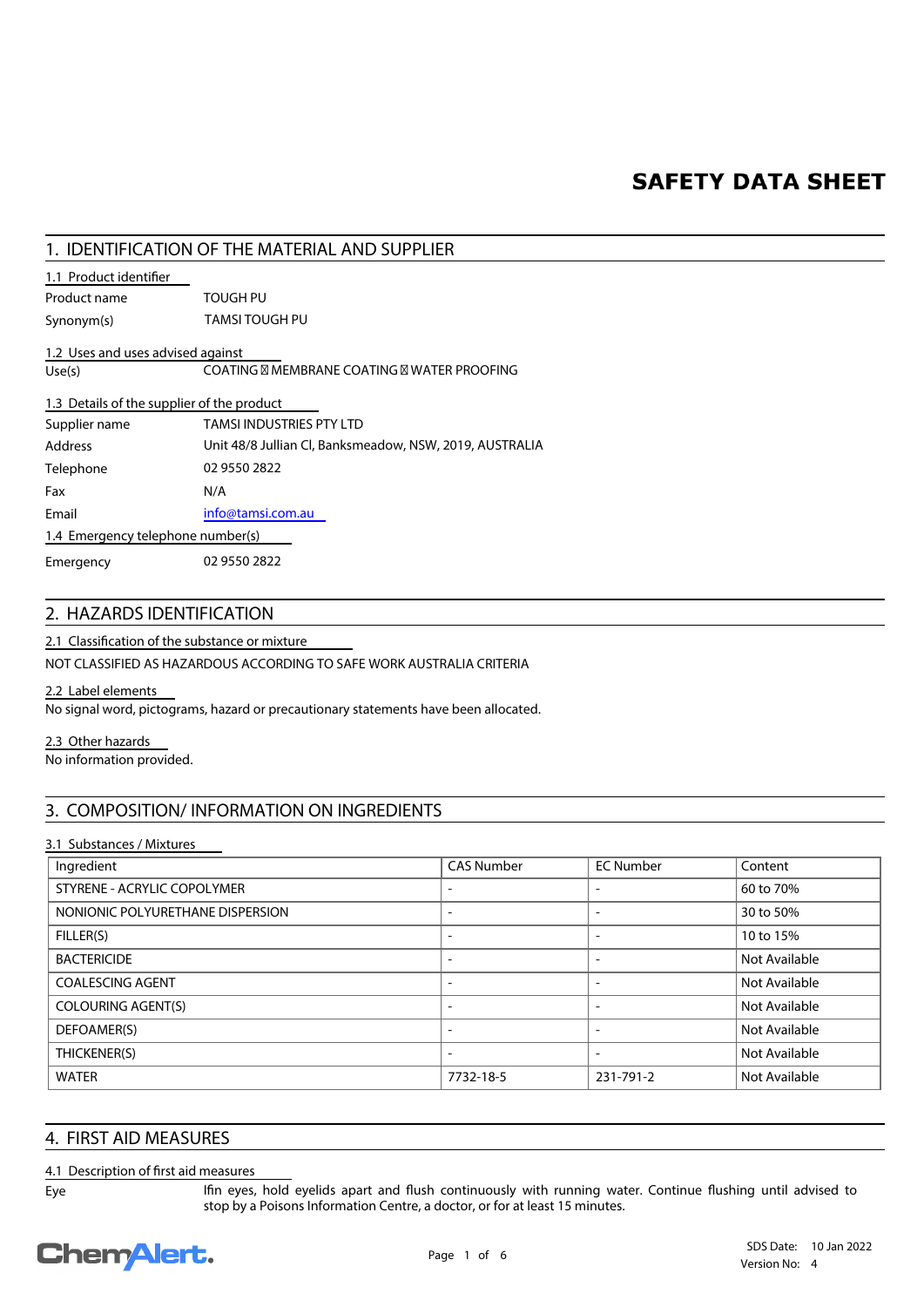#### **PRODUCT NAME TOUGH PU**

Inhalation **If inhaled, remove from contaminated area.** Apply artificial respiration if not breathing.

**Skin**

If skin or hair contact occurs, remove contaminated clothing and flush skin and hair with running water.

Continue flushing with water until advised to stop by a Poisons Information Centre or a doctor.

For advice, contact a Poisons Information Centre on 13 11 26 (Australia Wide) or a doctor (at once). If swallowed, do not induce vomiting. **Ingestion**

**First aid facilities** None allocated.

See Section 11 for more detailed information on health effects and symptoms. 4.2 Most important symptoms and effects, both acute and delayed

**4.3 Immediate medical attention and special treatment needed**

Treat symptomatically.

## **5. FIRE FIGHTING MEASURES**

#### **5.1 Extinguishing media**

 $\overline{Use an}$  extinguishing agent suitable for the surrounding fire.

Non flammable. May evolve carbon oxides and hydrocarbons when heated to decomposition. **5.2 Special hazards arising from the substance or mixture**

#### **5.3 Advice for firefighters**

Evacuate area and contact emergency services. Toxic gases may be evolved in a fire situation. Remain upwind and notify those downwind of hazard. Wear full protective equipment including Self Contained Breathing Apparatus (SCBA) when combating fire. Use waterfog to cool intact containers and nearby storage areas.

## **5.4 Hazchem code**

None allocated.

## **6. ACCIDENTAL RELEASE MEASURES**

Wear Personal Protective Equipment (PPE) as detailed in section 8 of the SDS. **6.1 Personal precautions, protective equipment and emergency procedures**

#### **6.2 Environmental precautions**

Prevent product from entering drains and waterways.

#### **6.3 Methods of cleaning up**

Contain spillage, then cover / absorb spill with non-combustible absorbent material (vermiculite, sand, or similar), collect and place in suitable containers for disposal.

## **6.4 Reference to other sections**

See Sections 8 and 13 for exposure controls and disposal.

## **7. HANDLING AND STORAGE**

## **7.1 Precautions for safe handling**

Before use carefully read the product label. Use of safe work practices are recommended to avoid eye or skin contact and inhalation. Observe good personal hygiene, including washing hands before eating. Prohibit eating, drinking and smoking in contaminated areas.

#### **7.2 Conditions for safe storage, including any incompatibilities**

Store in a cool, dry, well ventilated area, removed from incompatible substances, heat or ignition sources and foodstuffs. Ensure containers are adequately labelled, protected from physical damage and sealed when not in use. Large storage areas should have appropriate ventilation systems.

No information provided. 7.3 Specific end use(s)

## **ChemAlert.**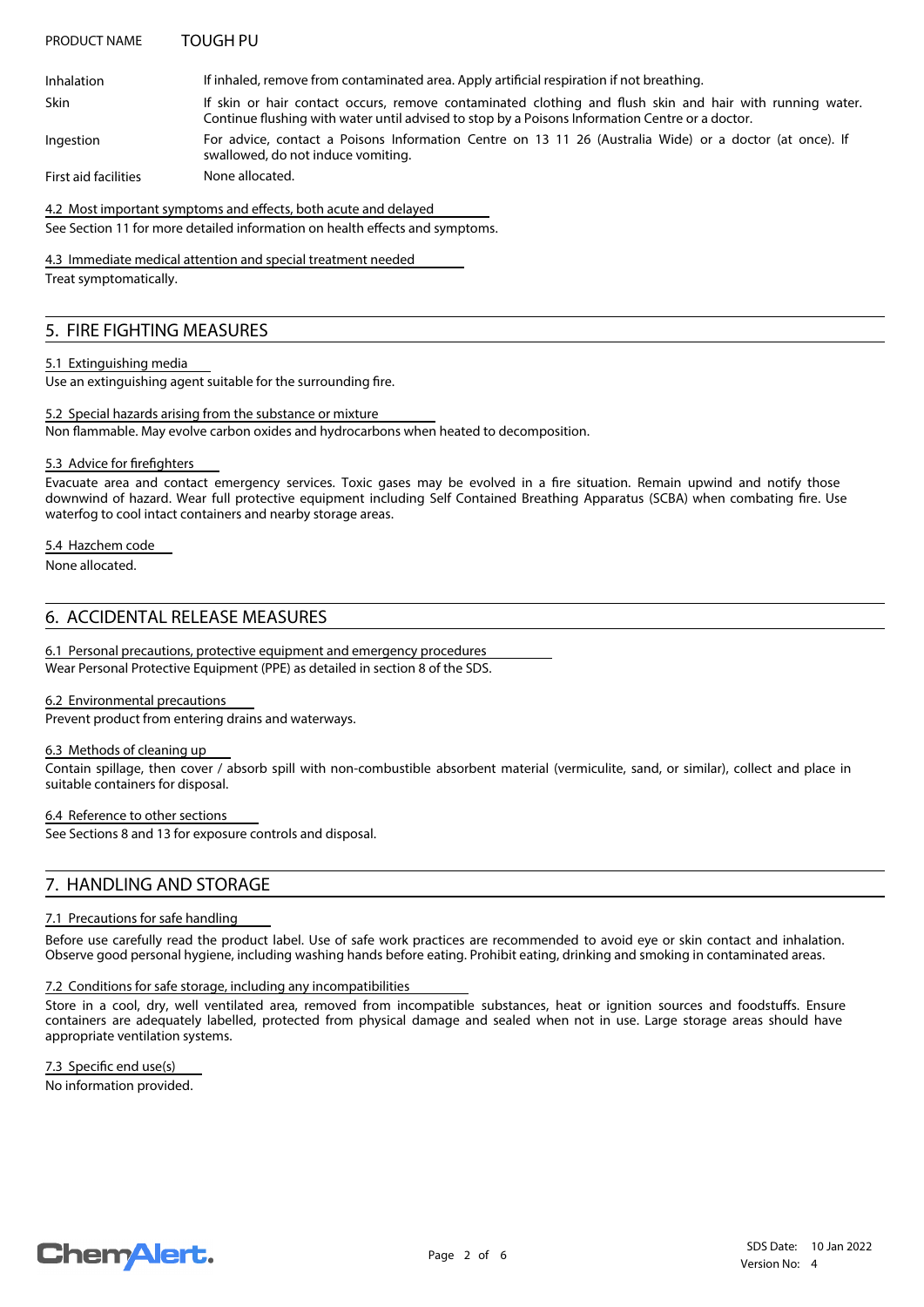## **8. EXPOSURE CONTROLS / PERSONAL PROTECTION**

#### **8.1 Control parameters**

#### **Exposure standards**

No exposure standards have been entered for this product.

**Biological limits**

No biological limit values have been entered for this product.

#### **8.2 Exposure controls**

Avoid inhalation. Use in well ventilated areas. Where an inhalation risk exists, mechanical extraction ventilation is recommended. **Engineering controls**

#### **PPE**

| Eye / Face  | Wear splash-proof goggles.                                                          |
|-------------|-------------------------------------------------------------------------------------|
| Hands       | Wear PVC or rubber gloves.                                                          |
| Body        | When using large quantities or where heavy contamination is likely, wear coveralls. |
| Respiratory | Where an inhalation risk exists, wear a Type A (Organic vapour) respirator.         |
|             |                                                                                     |



## **9. PHYSICAL AND CHEMICAL PROPERTIES**

#### **9.1 Information on basic physical and chemical properties**

| Appearance                  | VISCOUS LIGHT GREY, BROWN OR SANDSTONE COLOURED LIQUID |
|-----------------------------|--------------------------------------------------------|
|                             | <b>ODOURLESS</b>                                       |
| Flammability                | <b>NON FLAMMABLE</b>                                   |
|                             | <b>NOT RELEVANT</b>                                    |
| Boiling point               | $100^{\circ}$ C                                        |
| Melting point               | <b>NOT AVAILABLE</b>                                   |
| Evaporation rate            | <b>NOT AVAILABLE</b>                                   |
|                             | 9.0                                                    |
| Vapour density              | <b>NOT AVAILABLE</b>                                   |
| Specific gravity            | 1.04 (Approximately)                                   |
| Solubility (water)          | <b>NOT AVAILABLE</b>                                   |
| Vapour pressure             | <b>NOT AVAILABLE</b>                                   |
| Upper explosion limit       | <b>NOT RELEVANT</b>                                    |
| Lower explosion limit       | <b>NOT RELEVANT</b>                                    |
| Partition coefficient       | <b>NOT AVAILABLE</b>                                   |
| Autoignition temperature    | <b>NOT AVAILABLE</b>                                   |
| Decomposition temperature   | <b>NOT AVAILABLE</b>                                   |
|                             | <b>NOT AVAILABLE</b>                                   |
| <b>Explosive properties</b> | <b>NOT AVAILABLE</b>                                   |
| Oxidising properties        | <b>NOT AVAILABLE</b>                                   |
| Odour threshold             | <b>NOT AVAILABLE</b>                                   |
| 9.2 Other information       |                                                        |
|                             | 20 to 30 % (Water)                                     |
|                             |                                                        |

## **10. STABILITY AND REACTIVITY**

## **10.1 Reactivity**

Carefully review all information provided in sections 10.2 to 10.6.

## **10.2 Chemical stability**

Stable under recommended conditions of storage.

## **Chemalert.**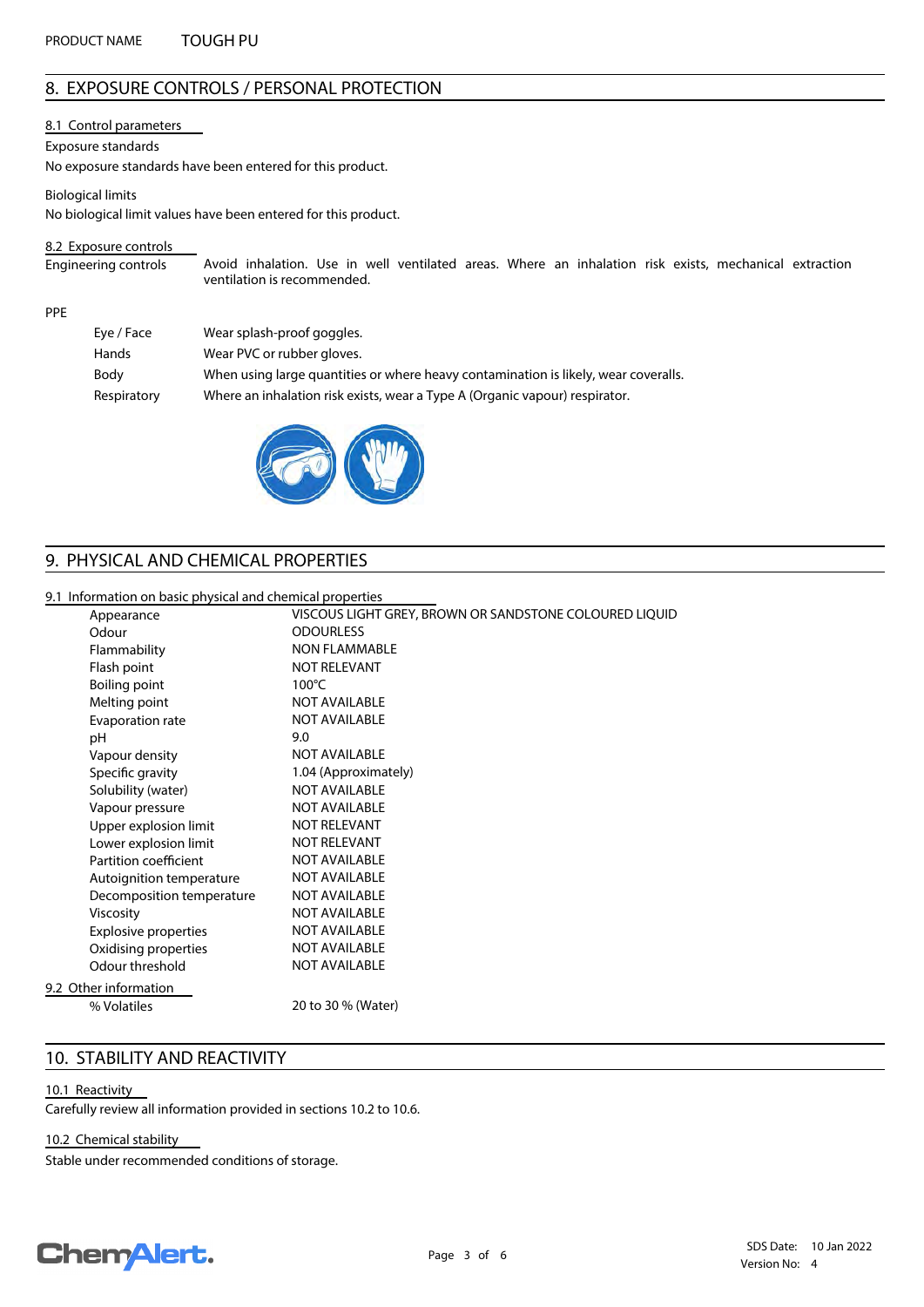## **PRODUCT NAME TOUGH PU**

#### **10.3 Possibility of hazardous reactions**

Hazardous polymerization is not expected to occur.

#### **10.4 Conditions to avoid**

Avoid heat, sparks, open flames and other ignition sources.

**10.5 Incompatible materials**

Incompatible with oxidising agents (e.g. hypochlorites) and acids (e.g. nitric acid).

**10.6 Hazardous decomposition products**

May evolve carbon oxides and hydrocarbons when heated to decomposition.

## **11. TOXICOLOGICAL INFORMATION**

#### 11.1 Information on toxicological effects

| Acute toxicity              | This product is expected to be oflow acute toxicity. Under normal conditions of use, adverse health effects<br>are not anticipated. This product may contain trace amounts of residual acrylic and styrene monomers,<br>however due to the very low levels present, adverse health effects are not anticipated with normal use. |
|-----------------------------|---------------------------------------------------------------------------------------------------------------------------------------------------------------------------------------------------------------------------------------------------------------------------------------------------------------------------------|
| <b>Skin</b>                 | Not classified as a skin irritant. Prolonged or repeated contact may result in mild irritation, rash and<br>dermatitis.                                                                                                                                                                                                         |
| Eye                         | Not classified as an eye irritant. Contact may result in mild irritation, lacrimation and redness.                                                                                                                                                                                                                              |
| Sensitisation               | Not classified as causing skin or respiratory sensitisation.                                                                                                                                                                                                                                                                    |
| Mutagenicity                | Not classified as a mutagen.                                                                                                                                                                                                                                                                                                    |
| Carcinogenicity             | Not classified as a carcinogen.                                                                                                                                                                                                                                                                                                 |
| Reproductive                | Not classified as a reproductive toxin.                                                                                                                                                                                                                                                                                         |
| STOT - single<br>exposure   | Over exposure to vapours may result in irritation of the nose and throat, with coughing. High level exposure<br>may result in dizziness, nausea and headache. Due to the low vapour pressure, an inhalation hazard is not<br>anticipated with normal use.                                                                       |
| STOT - repeated<br>exposure | Not classified as causing organ damage from repeated exposure.                                                                                                                                                                                                                                                                  |
| Aspiration                  | Not classified as causing aspiration.                                                                                                                                                                                                                                                                                           |

## **12. ECOLOGICAL INFORMATION**

**12.1 Toxicity**

No information provided.

**12.2 Persistence and degradability** No information provided.

**12.3 Bioaccumulative potential** No information provided.

**12.4 Mobility in soil** No information provided.

No information provided. 12.5 Other adverse effects

## **13. DISPOSAL CONSIDERATIONS**

#### **13.1 Waste treatment methods**

For small amounts, absorb with sand, vermiculite or similar and dispose of to an approved landfill site. Contact the manufacturer/supplier for additional information if disposing oflarge quantities (if required). Prevent contamination of drains and waterways as aquatic life may be threatened and environmental damage may result. **Waste disposal**

Legislation **Dispose of in accordance with relevant local legislation.** 

## **14. TRANSPORT INFORMATION**

# **ChemAlert.**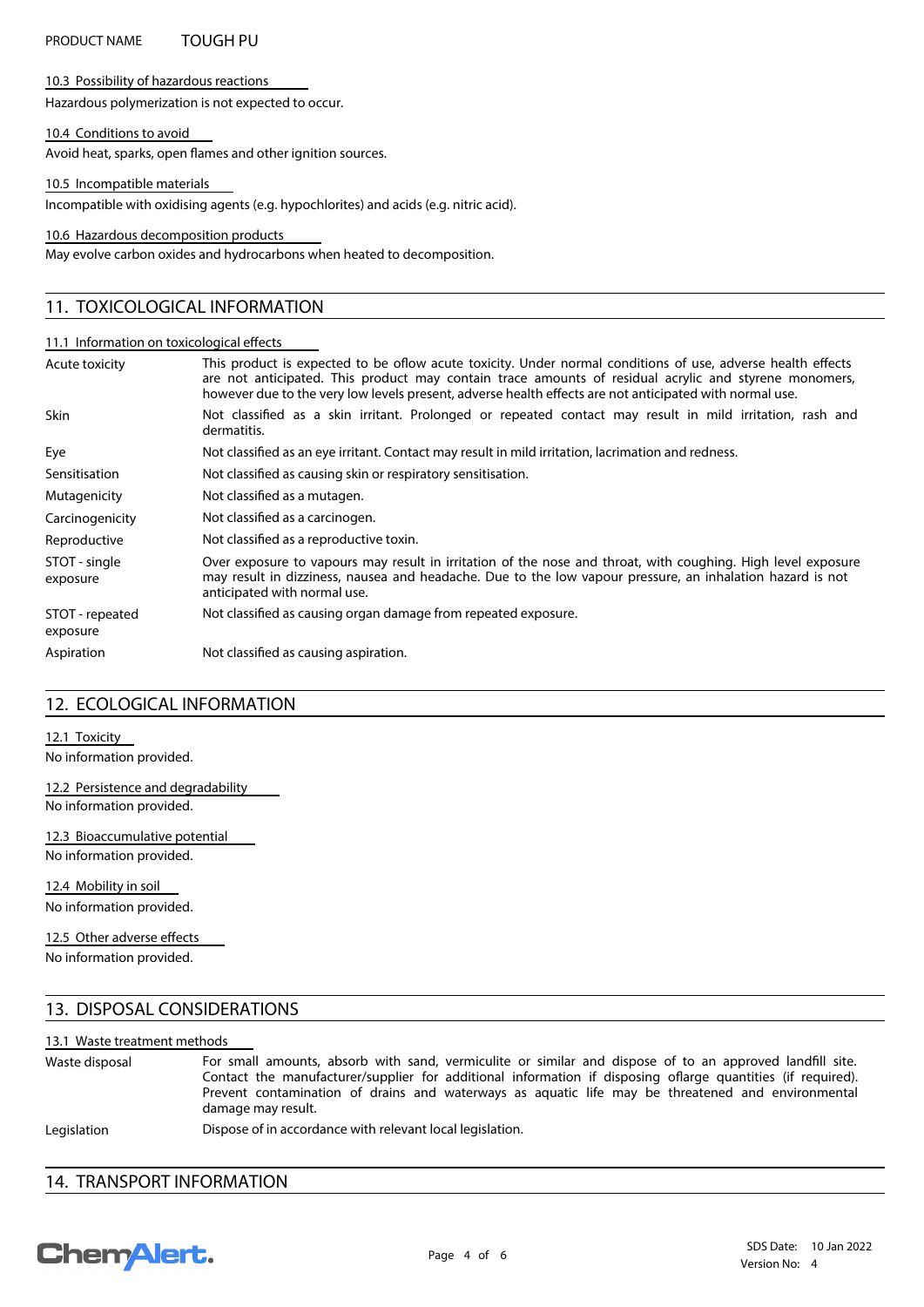#### **PRODUCT NAME TOUGH PU**

#### **NOT CLASSIFIED AS A DANGEROUS GOOD BY THE CRITERIA OF THE ADG CODE, IMDG OR IATA**

|                                     | LAND TRANSPORT (ADG) | SEA TRANSPORT (IMDG / IMO) | AIR TRANSPORT (IATA / ICAO) |
|-------------------------------------|----------------------|----------------------------|-----------------------------|
| 14.1 UN Number                      | None allocated.      | None allocated.            | None allocated.             |
| 14.2 Proper<br><b>Shipping Name</b> | None allocated.      | None allocated.            | None allocated.             |
| 14.3 Transport<br>hazard class      | None allocated.      | None allocated.            | None allocated.             |
| 14.4 Packing Group                  | None allocated.      | None allocated.            | None allocated.             |

#### **14.5 Environmental hazards**

No information provided.

#### **14.6 Special precautions for user**

Hazchem code None allocated.

## **15. REGULATORY INFORMATION**

A poison schedule number has not been allocated to this product using the criteria in the Standard for the Uniform Scheduling of Medicines and Poisons (SUSMP). 15.1 Safety, health and environmental regulations/legislation specific for the substance or mixture **Poison schedule Risk phrases** None allocated. **AUSTRALIA: AICS (Australian Inventory of Chemical Substances)** All components are listed on AICS, or are exempt. **Inventory listing(s)** Safety phrases **None allocated**. **Hazard codes** None allocated. Safework Australia criteria is based on the Globally Harmonised System (GHS) of Classification and Labelling of Chemicals. The classifications and phrases listed below are based on the Approved Criteria for Classifying Hazardous Substances [NOHSC: 1008(2004)]. **Classications**

## **16. OTHER INFORMATION**

**Additional information**

ACRYLIC - WATER BASED COMPOUNDS: It should be noted that most water based paints and acrylic or thermoplastic resins may contain small percentage of solvents, usually less than 5%. The solvent is used as a dispersion agent for the resin of choice. This solvent component may present potential respiratory hazards only in poorly ventilated areas or when sprayed. Those individuals with existing skin disorders should avoid direct contact.

WELDING - SANDING - CUTTING DRIED OR CURED PRODUCT: If sanding, cutting or welding dried or cured product, adverse health effects may be avoided by the use of appropriate engineering controls and/or personal protective equipment. If welding, wear a Class P2 (Metal fume) respirator and depending on the nature of the surface being welded, additional protection (e.g. for organic vapours/acid gas) may also be required. A Class P1 (Particulate) respirator is recommended if dust is generated.

STYRENE-ACRYLIC RESINS: These polymeric materials may contain traces of styrene monomer. Over exposure to styrene monomer may result in styrene sickness. Chronic exposure is reported to cause nerve damage-peripheral neuropathy. Styrene is reported to cause reproductive abnormalities and teratogenicity in experimental animals. Styrene is classified as possibly carcinogenic to humans (IARC Group 2B), however due to the very low concentrations present, adverse health effects are not anticipated.

RESPIRATORS: In general the use of respirators should be limited and engineering controls employed to avoid exposure. If respiratory equipment must be worn ensure correct respirator selection and training is undertaken. Remember that some respirators may be extremely uncomfortable when used for long periods. The use of air powered or air supplied respirators should be considered where prolonged or repeated use is necessary.